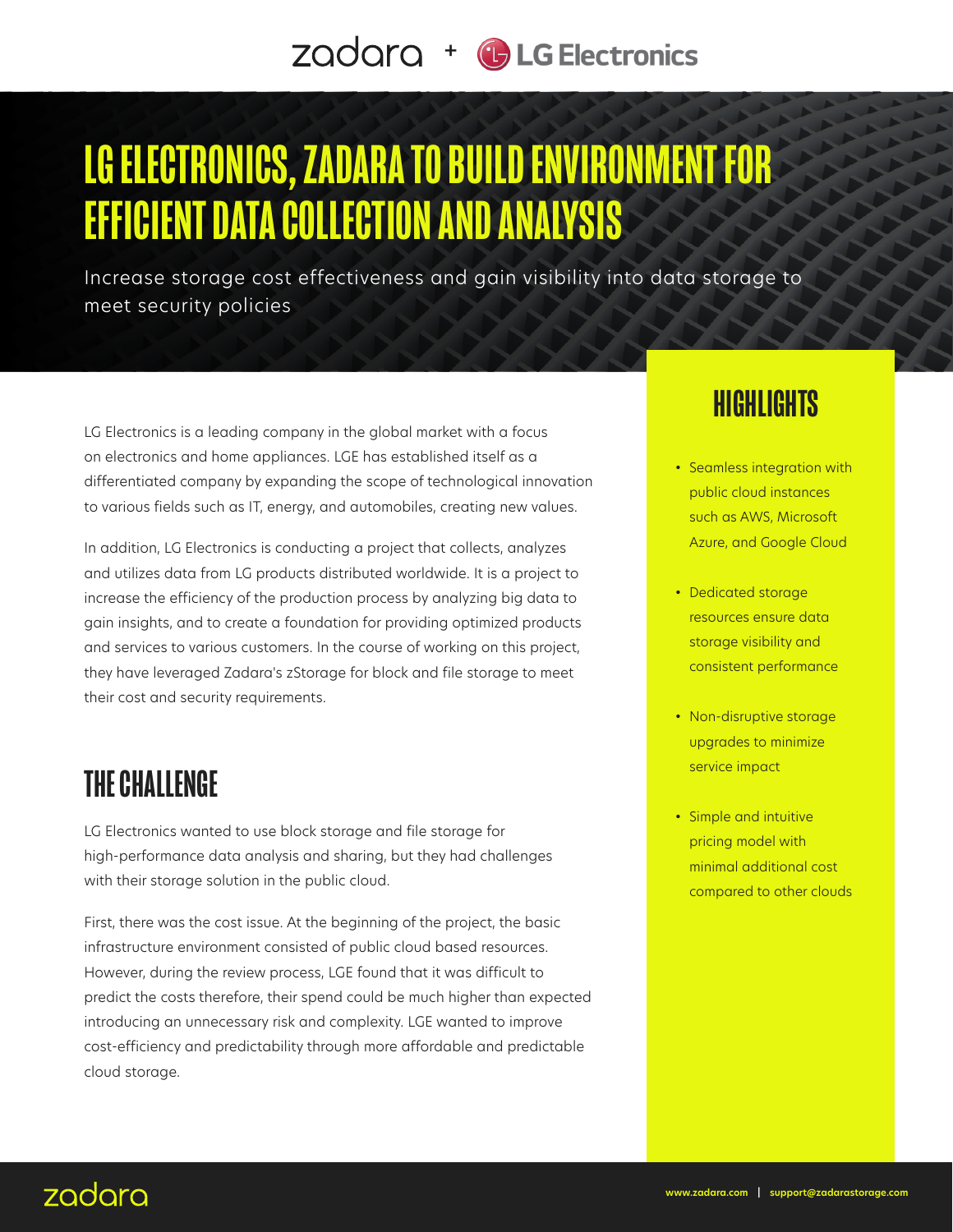There were also challenges in terms of security. LG Electronics' needed to be able to check the history of storage and destruction of the collected data and associated physical devices. This data visibility was not guaranteed in the public cloud. In addition, it was difficult to obtain evidence of disk or data destruction in the public cloud, which did not meet LG Electronics' security policy requirements.

### THE SOLUTION

LG Electronics decided that it would be possible to solve the challenges faced in the existing environment by introducing Zadara zStorage, which can work seamlessly with public clouds such as AWS, Microsoft Azure, and Google Cloud. Accordingly, Zadara's Virtual Private Storage Array (VPSA) was mounted on an existing public cloud instance to utilize block and file storage with iSCSI and NFS protocols.